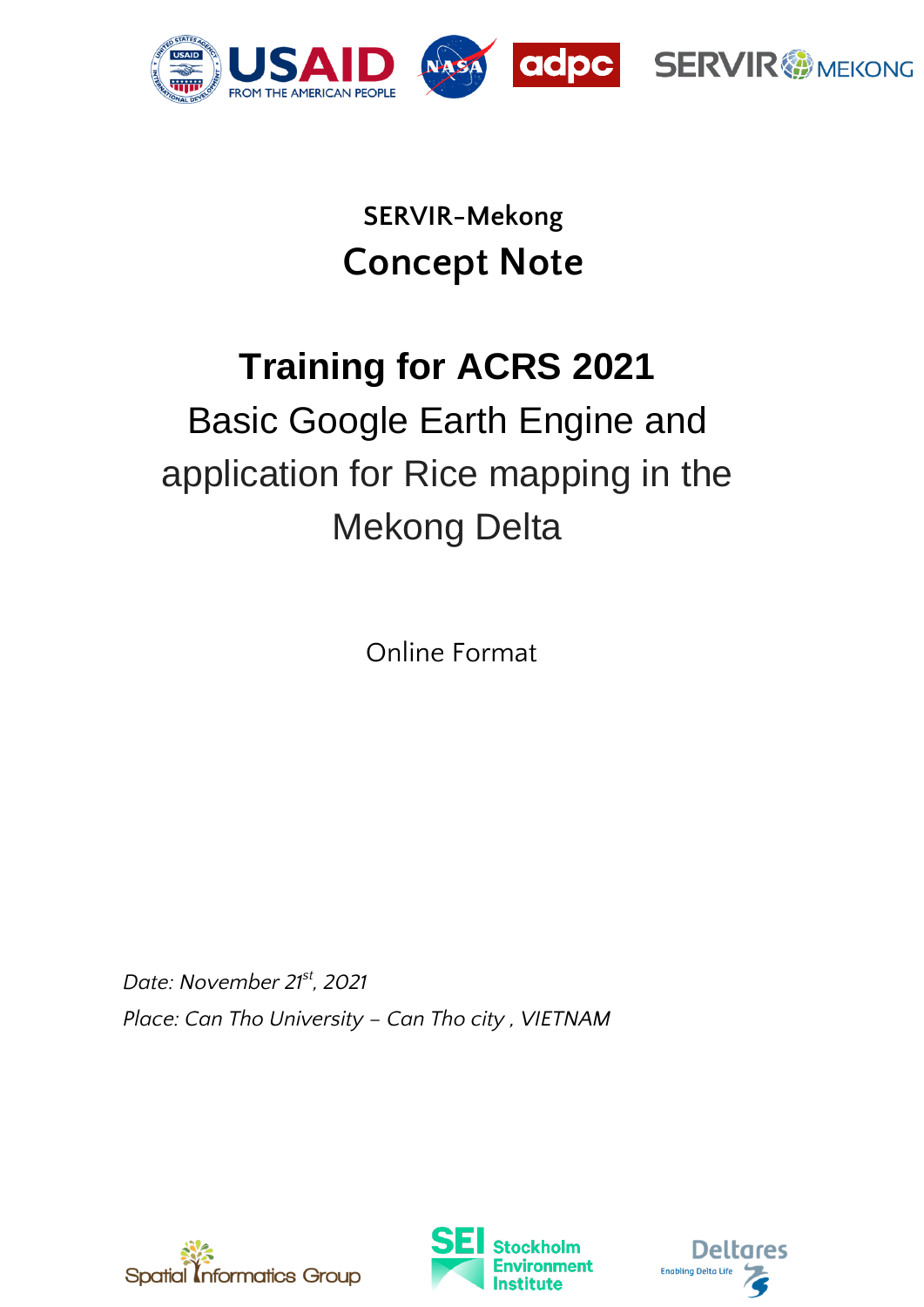# **Training for ACRS 2021 Basic Google Earth Engine and application for Rice mapping in the Mekong delta**

**Institutional Logos**





**Google Earth Engine**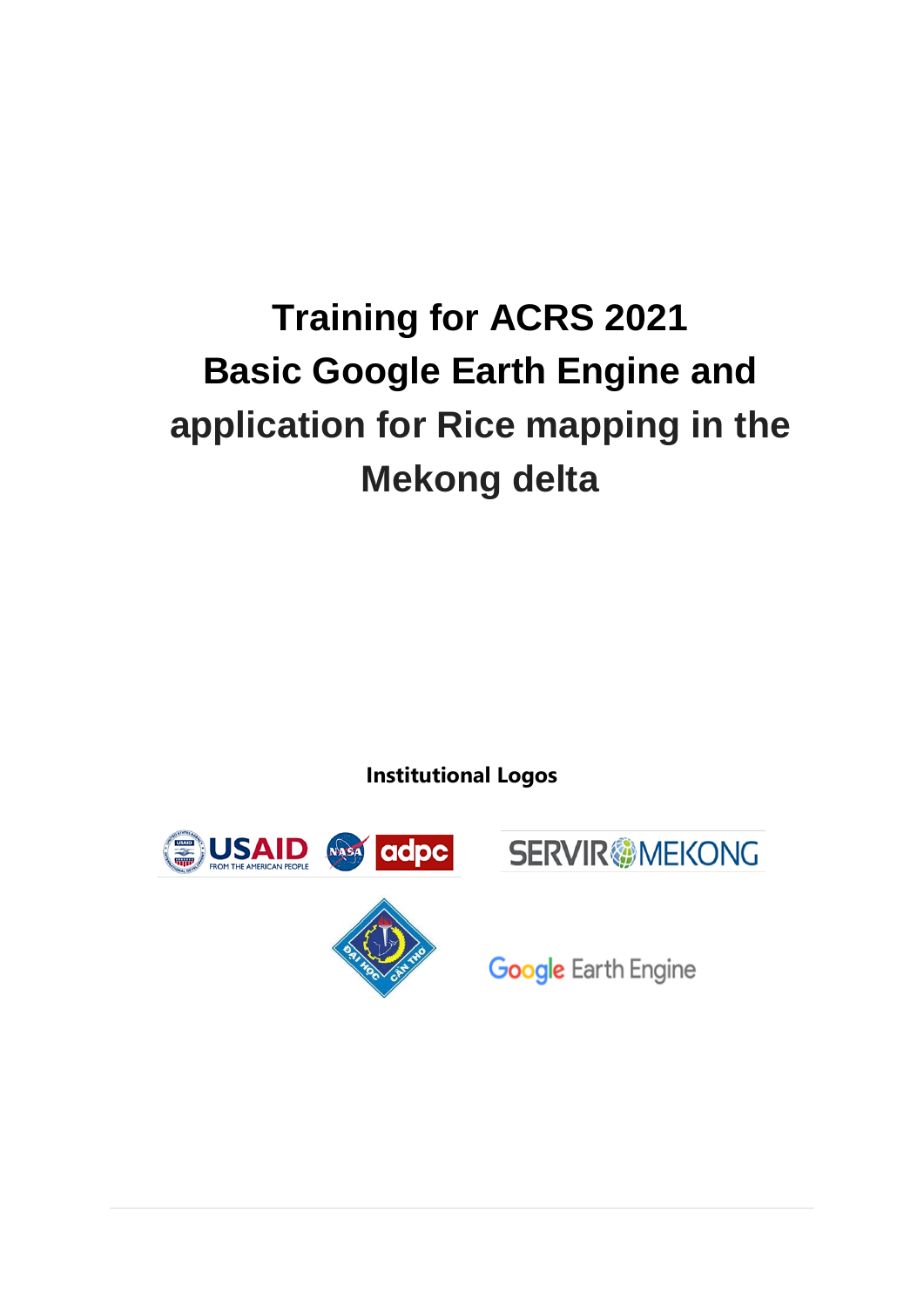## Acronyms and Abbreviations

| <b>AST</b>   | <b>Applied Science Team</b>               |
|--------------|-------------------------------------------|
| <b>CEO</b>   | <b>Collect Earth Online</b>               |
| <b>GIS</b>   | Geographic Information System             |
| <b>GPL</b>   | Greening Prey Lang                        |
| M&E          | Monitoring and Evaluation                 |
| <b>MOE</b>   | Ministry of Environment                   |
| <b>NASA</b>  | National Aeronautics and Space Agency     |
| <b>RLCMS</b> | Regional Land Cover Monitoring System     |
| <b>RUPP</b>  | Royal University of Phnom Penh            |
| <b>RS</b>    | Remote Sensing                            |
| <b>SV-SM</b> | SERVIR-Mekong                             |
| <b>USAID</b> | U.S. Agency for International Development |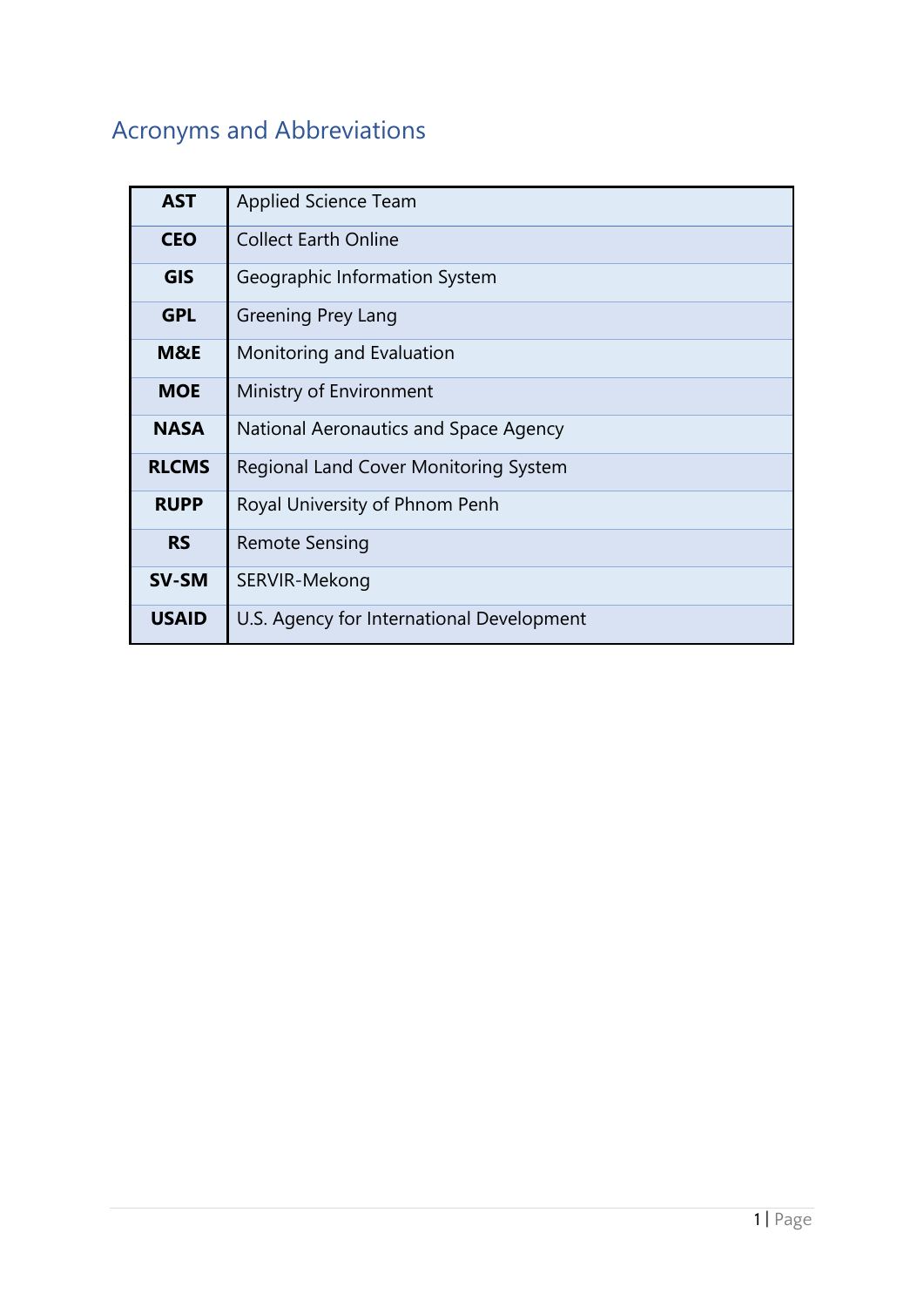### 1. Training Background

SERVIR-Mekong, supported by USAID and NASA, is a regional demand-driven program that promotes geospatial technology for sustainable development and improve resilience to climate adaptation in the Mekong region. The program is being implemented by the Asian Disaster Preparedness Center (ADPC) and partners. SERVIR-Mekong supports countries in the Lower Mekong region, including Viet Nam, Cambodia, Lao PDR, Myanmar and Thailand.

Google Earth Engine (GEE) platform has been introduced in the Mekong region and Vietnam since 2015 through the capacity building activities of the SERVIR-Mekong project. GEE training in Vietnam aims to introduce the cloud based GEE platform with its basic functions and advantages of GEE, training provided exercises on practical applications on many purposes, included: mapping of forest and land cover changes, water resources management and disasters risk reduction and management, specifically drought monitoring.

With the fact that the GEE technical skill is increased among GEE users in Viet Nam, the basic GEE training can be run by Vietnamese trainers with a little technical support from SERVIR-Mekong experts. By introducing GEE and constantly providing technical support to the GEE community in Viet Nam, SERVIR-Mekong has opened the new approach to use cloud based computing in geo-spatial application in Viet Nam and more effective research projects on natural resource management has been achieved.

Responds to the request of the organizing committee of the 42nd Asian Conference on Remote Sensing 2021 (ACRS2021), which will be host by Can Tho University from November  $22^{nd}$  –  $26^{th}$ , 2021, SERVIR-Mekong will provide 01day training on basic Google Earth Engine for interested participants in Viet Nam and wider GIS and remote sensing communities in Asian region. The training on "Basic Google Earth Engine and application for rice mapping in the Mekong Delta" will inspire students, scientists and young researchers to be more creative, taking advantage of GEE platform and resources for geo-spatial study and applications.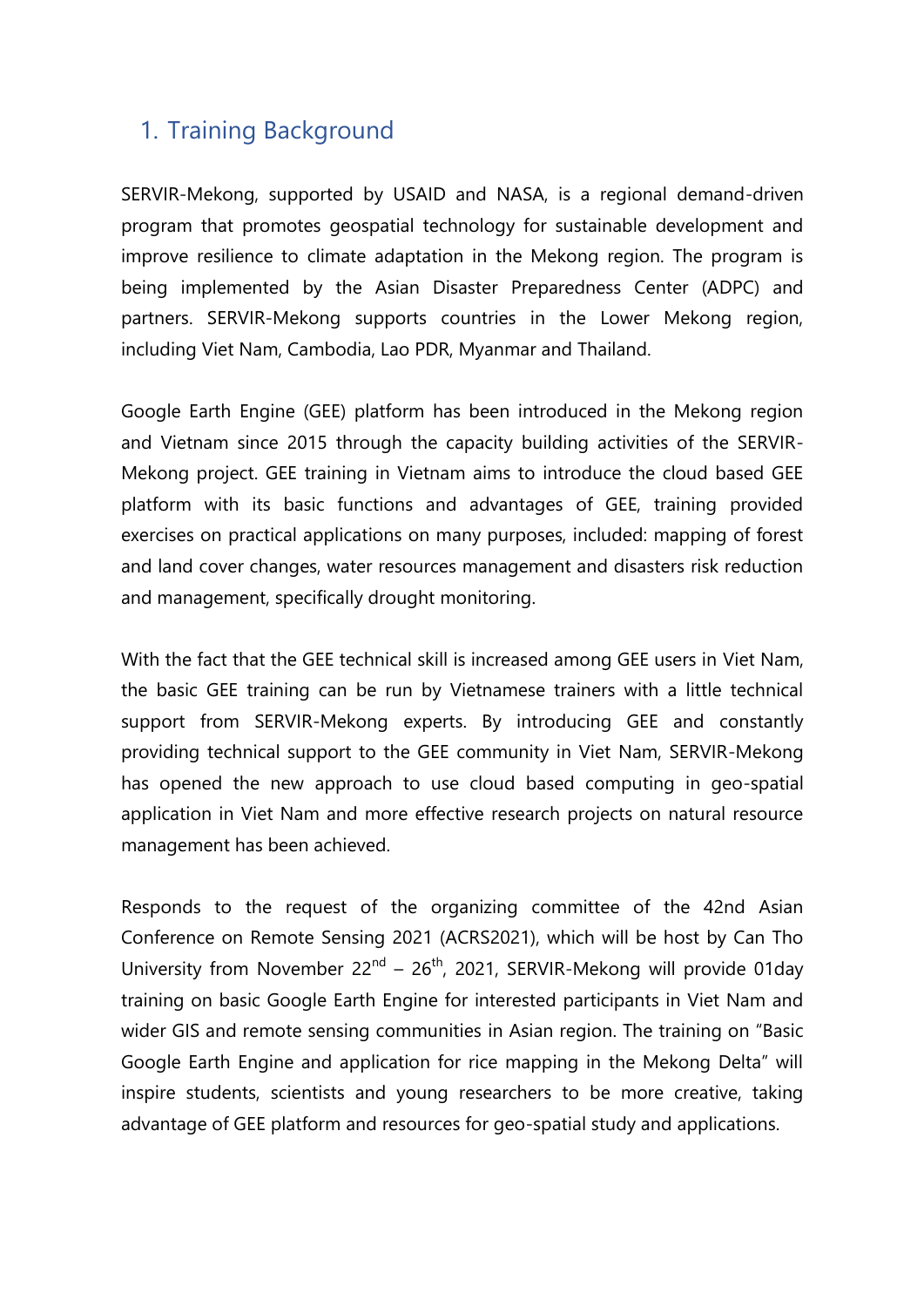## 2. Objectives:

Build on basic skill and knowledge in GEE:

- The Google Earth Engine Code Editor platform by investigating a pre-written example JavaScript script.
- Become familiar with geospatial Earth Engine Objects and their associated functions: images and image collections, features and feature collections, and geometries.
- Applied time series image analysis and machine learning for rice mapping, pilot at the Mekong delta.

#### **Expected Skills Development after the training:**

- Get familiar with JavaScript and Earth Engine syntax.
- Learn how to access data from the public data catalog, add them to your map window and set the visualization parameters, process and analyze these, and export them to your drive.
- Learn how to write your own functions and map these over image collections.
- Run some pre-programmed analysis application for rice mapping

#### **Required Materials**

- An approved Google Earth Engine Account (use your Gmail account)
- Google Chrome installation on your computer that you bring with you to the workshop
- High speed internet access

#### **Prerequisites**

Fundamental understanding of basic remote sensing. While no prior programming experience is required to learn Earth Engine, it will be helpful to mastering these concepts. If this is your first time working in a scripting environment, don't worry. Remember to be patient as you learn these concepts: if you learn the basics, you have a solid foundation to build on over time. Enthusiastic to learn and not hesitate to ask questions.

**Important:** Sign up for Earth Engine: https://earthengine.google.com/signup/

#### **Time and venue**

Time: November  $21<sup>st</sup>$ , 2021. Training hour: 8:30 AM – 5:00PM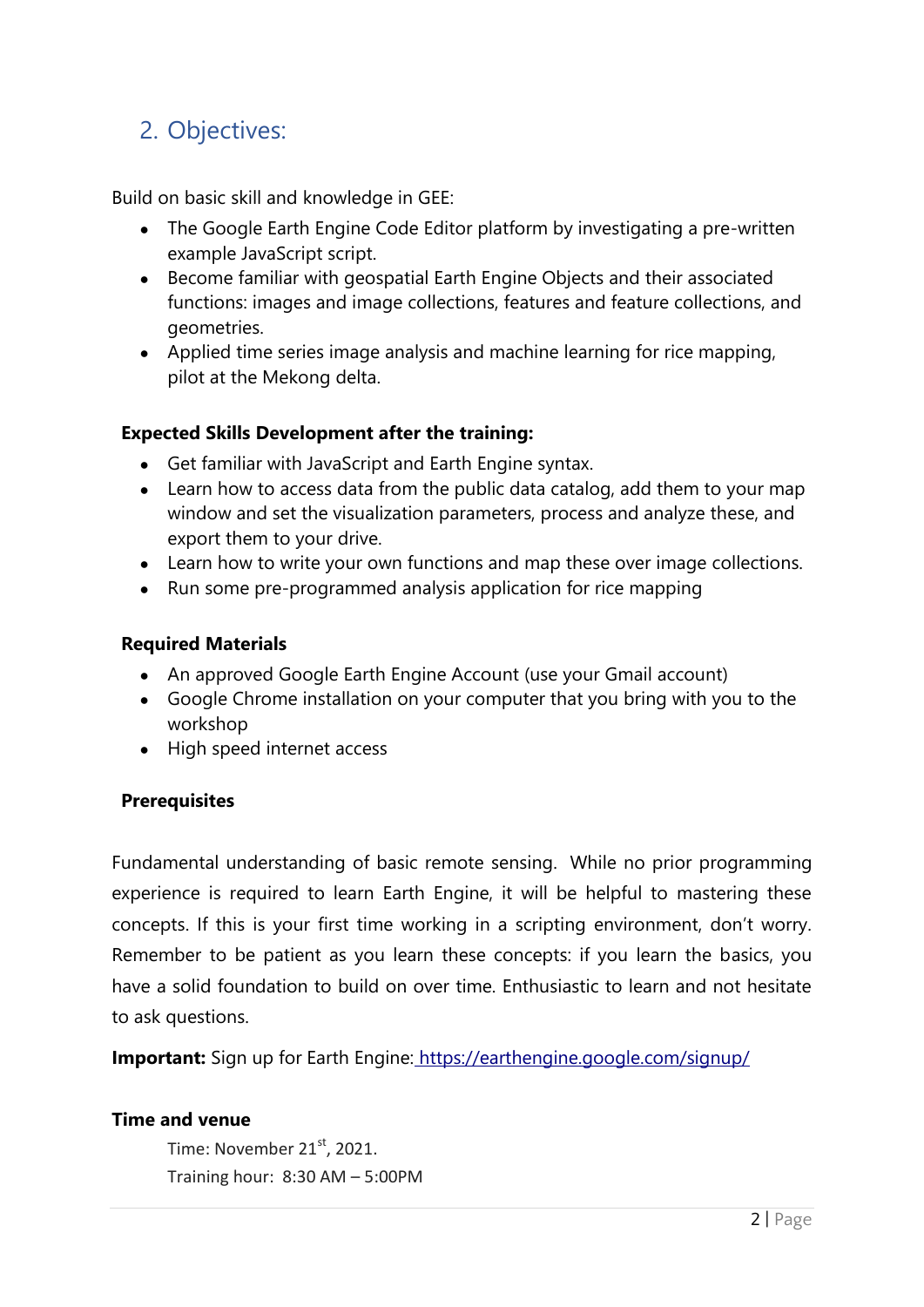#### **Online Meeting Platform**

(Provide by Organizer)

#### **SERVIR-Mekong experts**

- 1. Dr. Ate Poortinga (SERVIR-Mekong / SIG) Trainer
- 2. Ms. Nyein Soe Thwal (ADPC) Trainer
- 3. Nguyen Hanh Quyen (ADPC) Coordinator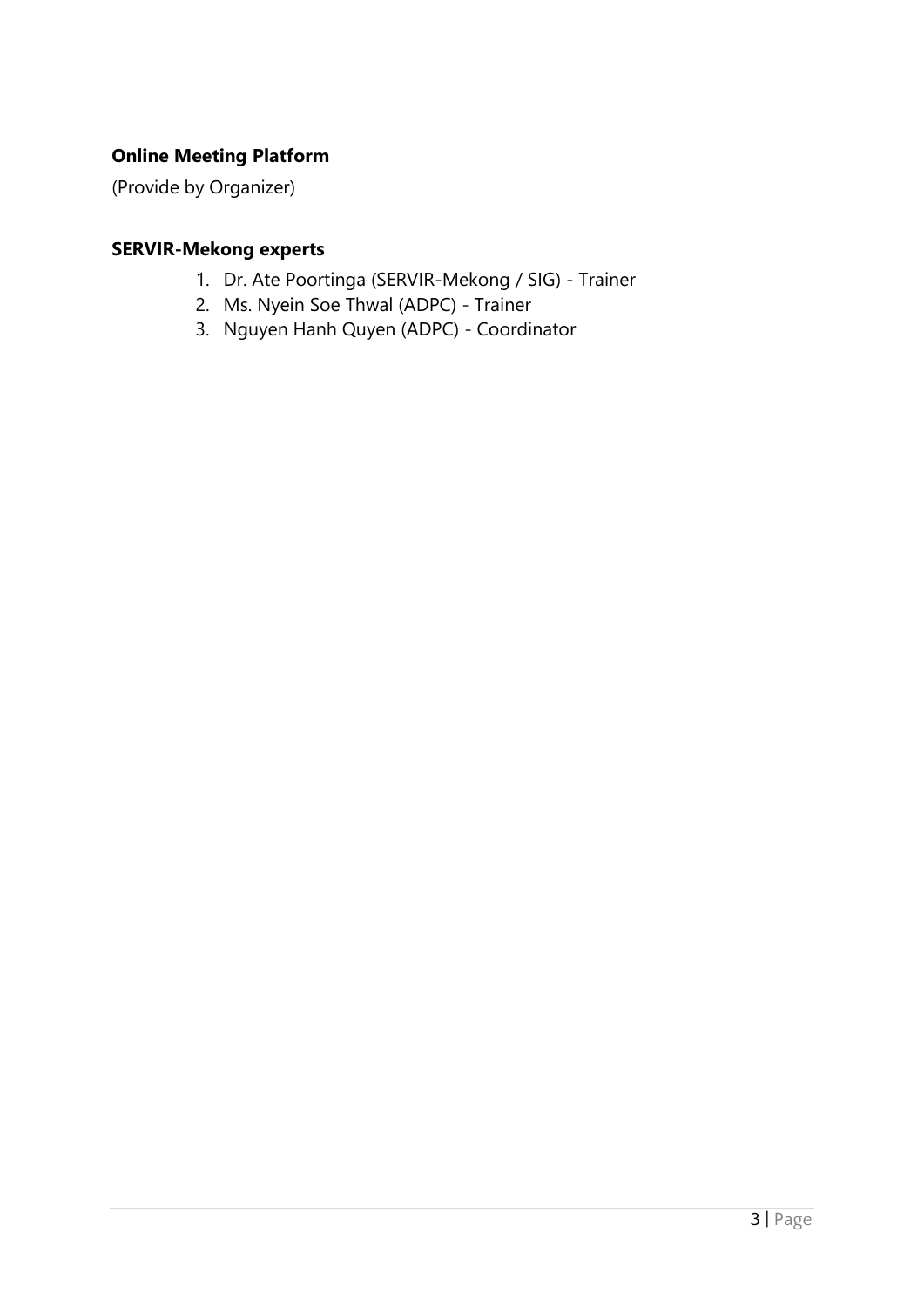## 3. Training Agenda:

## **Basic Google Earth Engine (GEE) and applications for rice mapping in the Mekong Delta**

| 21/11/2021      | <b>Topics / Themes</b>                                                                                                                                                         | <b>Resource person</b>               |
|-----------------|--------------------------------------------------------------------------------------------------------------------------------------------------------------------------------|--------------------------------------|
| $8:30 - 8:40$   | Opening remarks                                                                                                                                                                | <b>ACRS</b> organizer                |
| $8:40 - 9:10$   | Presentation and Demo: Overview of GEE                                                                                                                                         | Ate Poortinga                        |
| $9:10 - 9:45$   | Exercise 1: Hello World and Exploring Data Archive                                                                                                                             | Nyein Soe Thwal                      |
| $9:45 - 10:00$  | Coffee break                                                                                                                                                                   |                                      |
| $10:00 - 12:00$ | Exercise 2: Earth Engine Image Objects and Methods                                                                                                                             | Nyein Soe Thwal                      |
| $12:00 - 13:00$ | Lunch break                                                                                                                                                                    |                                      |
| $13:00 - 14:00$ | Exercise 3: Writing Custom Functions and Mapping<br><b>Across Image Collections</b>                                                                                            | Nyein Soe Thwal                      |
| $14:00 - 15:00$ | Exercise 4: Exporting Data                                                                                                                                                     | Nyein Soe Thwal                      |
| $15:00 - 15:15$ | Coffee break                                                                                                                                                                   |                                      |
| 15:15-16:45     | Exercise 5: Spectral indices and transformations. Apply<br>different indexes for rice mapping<br>Exercise<br>6:<br>Machine learning - Rice<br>mapping<br>classification in GEE | Ate Poortinga and<br>Nyein Soe Thwal |
| $16:45 - 17:00$ | Q&A<br><b>Test</b>                                                                                                                                                             |                                      |